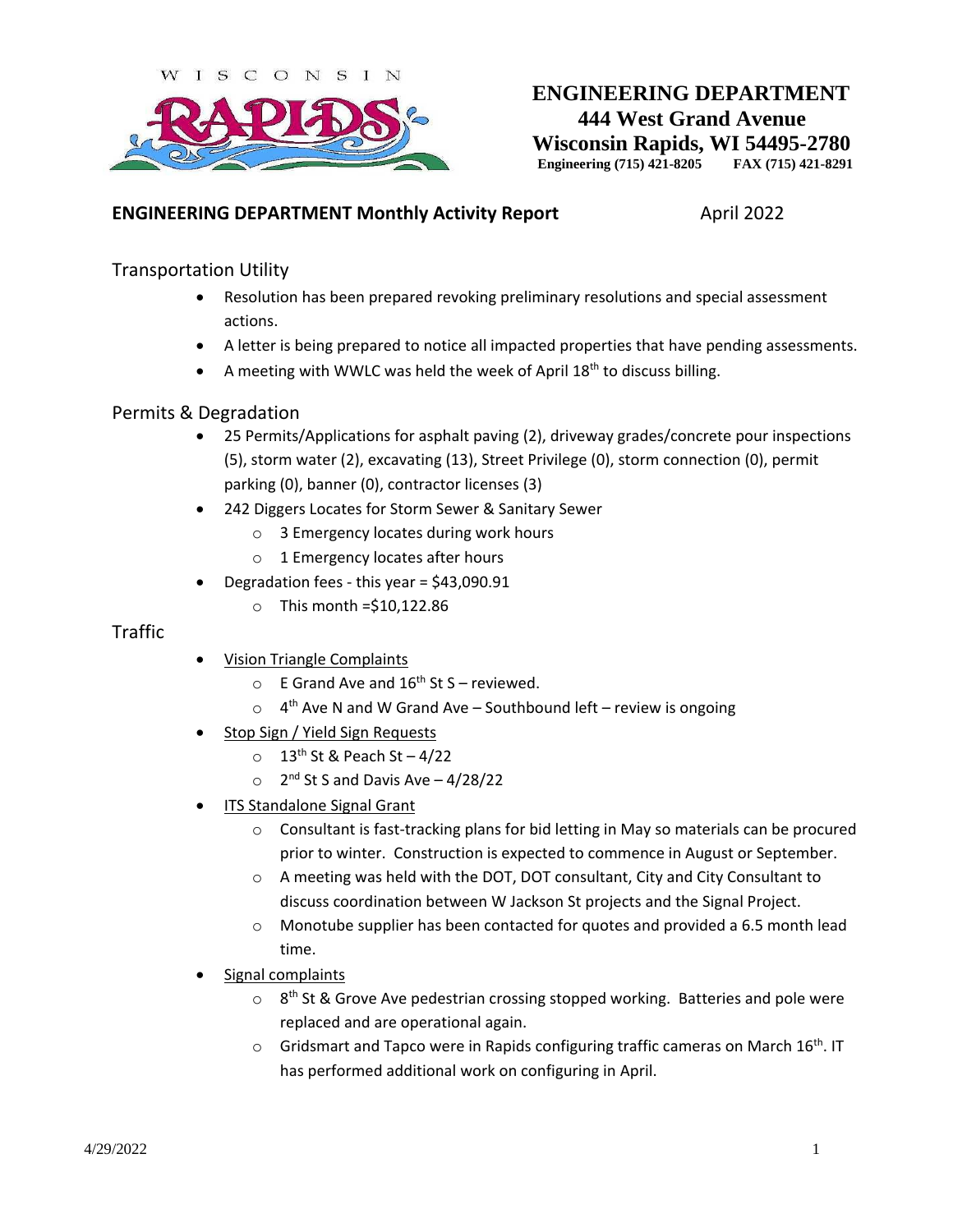

# **ENGINEERING DEPARTMENT 444 West Grand Avenue Wisconsin Rapids, WI 54495-2780 Engineering (715) 421-8205 FAX (715) 421-8291**

- $\circ$  2/8/2022 8<sup>th</sup> St S and Chestnut St Detector malfunction due to broken wire in pavement. Once frost leaves, line will be removed and replaced. Timing is set on a temporary basis to keep vehicles moving sufficiently.
- $\circ$  8<sup>th</sup> St sign bridge at Chestnut St fell and needs replacing The new pole has been delivered and is being scheduled for installation
- $\circ$  Nov. 2021 Griffith and 8<sup>th</sup> St queuing lengths. Review is ongoing.

## Project Designs/Construction underway:

# 2021 Projects

 RECC Rail Spur – The Industry Track Agreement between the City and CN is signed. The Contractor is preparing to perform final punch list items and close out the contract.

### Maintenance Projects

- Sidewalk Concrete Cutting (Safe Step) RFPs will be sent out in May.
- Sidewalk and Curb & Gutter Maintenance Joslin Concrete will be performing the maintenance work in 2022 and has already completed curb & gutter replacements on  $14<sup>th</sup>$ Ave between Chase St and Alton St.

## 2022 Reconstruction Projects

- Design for 2022 Projects 100% Complete
- Construction for 2022 Projects
	- $\circ$  DOA/Lyon Park Levee Work is anticipated to begin in May. The DNR approved the flood protection project on March 15, 2022. Local issuance from the City's Flood Plain Zoning Administrator is still pending. A meeting was held with the DOA on March 22<sup>nd</sup> to review construction scheduling, staging, etc. Materials are being ordered.
	- $\circ$  A preconstruction walk-thru is being scheduled for Fremont Sts and 9<sup>th</sup> Ave for the 3<sup>rd</sup> week of May.
- 2022 Contracts
	- o Sewer Lining Contract (contract awarded to Visu Sewer) work is expected to be complete the week of May 9<sup>th</sup>.
	- $\circ$  Crushing Contract Work began March 17<sup>th</sup> and was completed mid April.
	- $\circ$  Asphalt Contract Bids were awarded and contracts signed. American Asphalt is beginning work this season with paving of  $14<sup>th</sup>$  Ave and Kuhn Ave the first week of May.
	- o Concrete Contract Bids were awarded and contracts signed. A preconstruction meeting was held with SD Ellenbecker. They are scheduled to replace curb and gutter on Rosecrans St the week of April 25<sup>th</sup>.